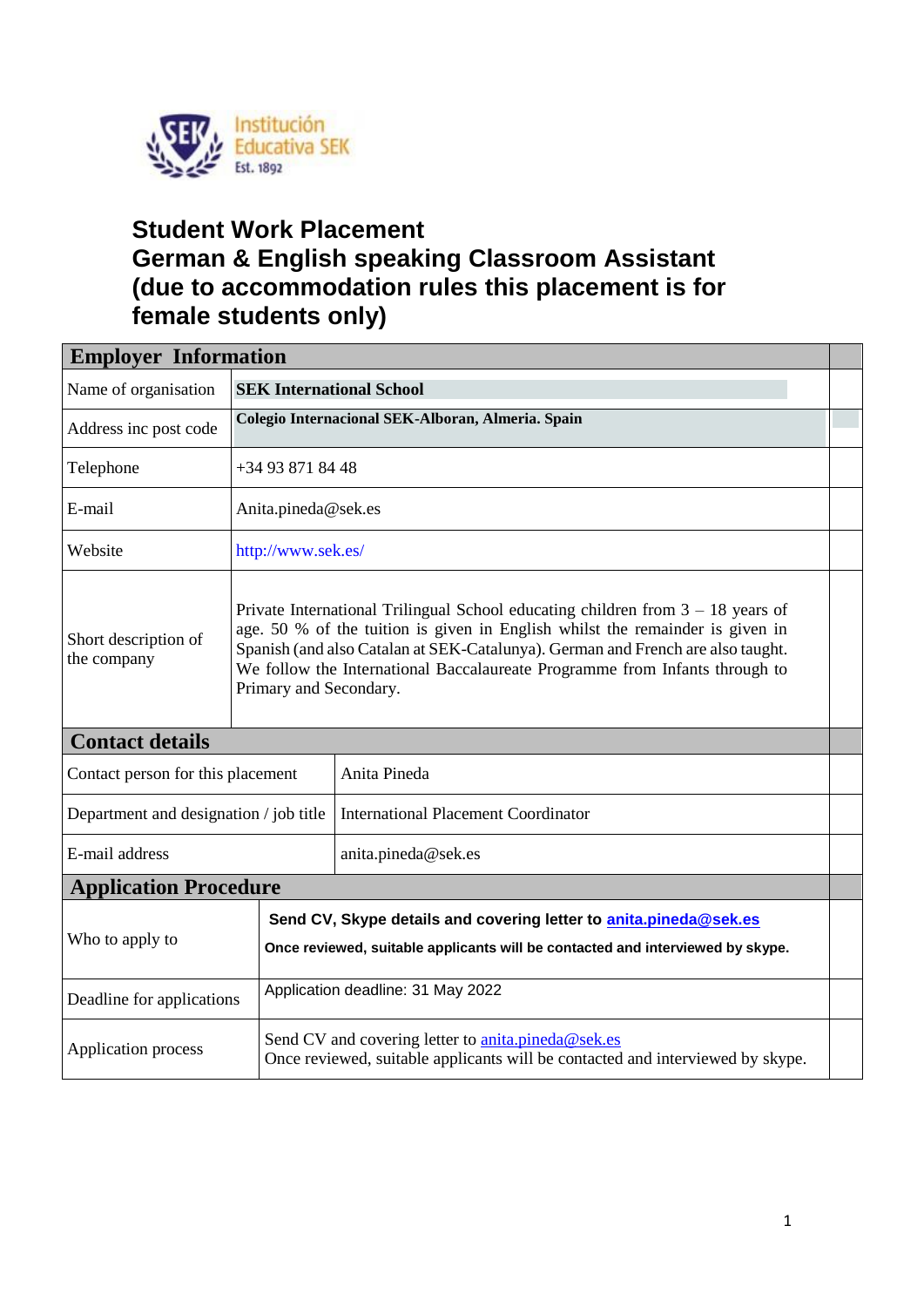| PLACEMENT INFORMATION                                           |                                                                                                                                                                                                                                                                                                                                                                                                                                                                                                                                                                                                                                                                                                                                                                                                                                                                                                                                                                                                                                                                                                                                                                                                                                                                                                                         |  |  |  |  |
|-----------------------------------------------------------------|-------------------------------------------------------------------------------------------------------------------------------------------------------------------------------------------------------------------------------------------------------------------------------------------------------------------------------------------------------------------------------------------------------------------------------------------------------------------------------------------------------------------------------------------------------------------------------------------------------------------------------------------------------------------------------------------------------------------------------------------------------------------------------------------------------------------------------------------------------------------------------------------------------------------------------------------------------------------------------------------------------------------------------------------------------------------------------------------------------------------------------------------------------------------------------------------------------------------------------------------------------------------------------------------------------------------------|--|--|--|--|
| Department / Function                                           | German and English language assistant in Secondary education at a<br>large, private school that follows the International Baccalaureate<br>programme.                                                                                                                                                                                                                                                                                                                                                                                                                                                                                                                                                                                                                                                                                                                                                                                                                                                                                                                                                                                                                                                                                                                                                                   |  |  |  |  |
| Description of activities                                       | 1)<br>This placement is particularly suited to students who are studying<br>to become teachers and would like the experience of assisting in<br>a large, private school that caters for infants, primary and<br>secondary education.<br>The minimum level of competence in German and English<br>2)<br>expected from the trainee is C2 (CEFR) in all four skills.<br>To support the learning of German and English for our students<br>3)<br>in class, on the playground, doing sports activities, in the dining<br>hall and at any other incidental opportunity.<br>To help our students practice reading, pronunciation, dictation<br>4)<br>and speaking in authentic contexts.<br>5)<br>To work alongside and support our bilingual teachers by helping<br>with the planning of activities, conversation and role plays,<br>enabling our students to improve their German and English.<br>To take small conversation groups to allow students to carry out<br>6)<br>skills-based-activities and encourage communication in German<br>and English.<br>To help with the supervision of students in their break times and<br>7)<br>extra curricular-activities.<br>8)<br>To demonstrate an understanding, patient, warm, and receptive<br>attitude towards the students and show interest in the students'<br>progress. |  |  |  |  |
| Location                                                        | Almeria, Andalucia.                                                                                                                                                                                                                                                                                                                                                                                                                                                                                                                                                                                                                                                                                                                                                                                                                                                                                                                                                                                                                                                                                                                                                                                                                                                                                                     |  |  |  |  |
| <b>Start Date</b>                                               | 01 September 2022 - 22 June 2023 (shorter stays can be arranged if<br>necessary)                                                                                                                                                                                                                                                                                                                                                                                                                                                                                                                                                                                                                                                                                                                                                                                                                                                                                                                                                                                                                                                                                                                                                                                                                                        |  |  |  |  |
| Duration                                                        | Minimum $2$ months $-$ maximum $11$ months                                                                                                                                                                                                                                                                                                                                                                                                                                                                                                                                                                                                                                                                                                                                                                                                                                                                                                                                                                                                                                                                                                                                                                                                                                                                              |  |  |  |  |
| Working hours per week                                          | 30 hours or as required by sending institution                                                                                                                                                                                                                                                                                                                                                                                                                                                                                                                                                                                                                                                                                                                                                                                                                                                                                                                                                                                                                                                                                                                                                                                                                                                                          |  |  |  |  |
| Accommodation                                                   | Accommodation is provided sharing facilities with other<br>assistants on the same programme.                                                                                                                                                                                                                                                                                                                                                                                                                                                                                                                                                                                                                                                                                                                                                                                                                                                                                                                                                                                                                                                                                                                                                                                                                            |  |  |  |  |
| Details of financial and<br>"in kind" support to<br>be provided | Breakfast and lunch are provided on school days.                                                                                                                                                                                                                                                                                                                                                                                                                                                                                                                                                                                                                                                                                                                                                                                                                                                                                                                                                                                                                                                                                                                                                                                                                                                                        |  |  |  |  |